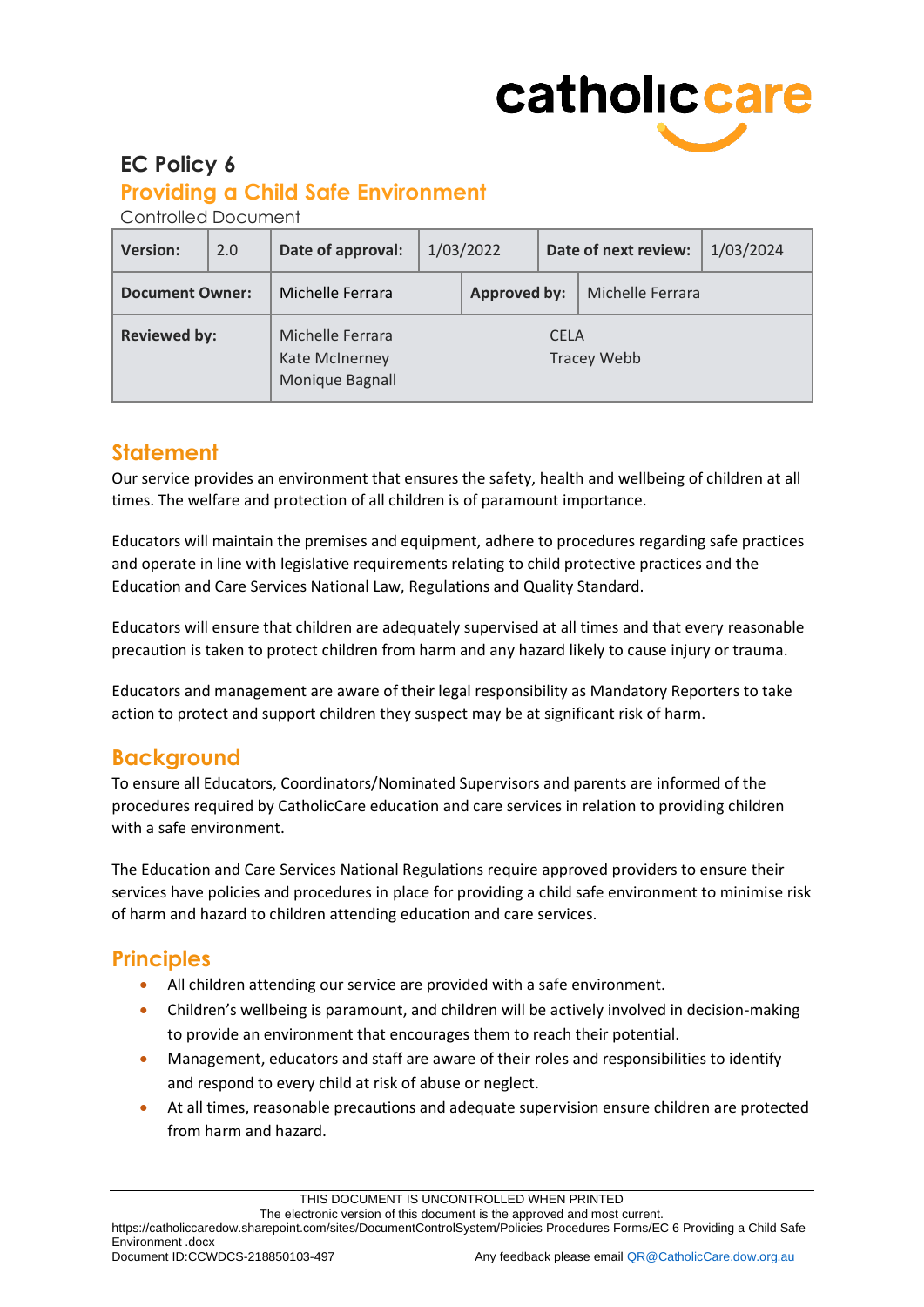- Procedures to effectively manage incidents and emergencies are in place and regularly rehearsed.
- Nominated supervisors, educators and staff members at the service who work with children, are advised of the existence and application of the current child protection law (or child safe standards, where applicable) and any obligations that they may have under that law.
- Where the program involves simultaneous use of indoor and outdoor environments, educators will effectively supervise children in both environments.

#### Considerations for the physical environment

- In order to promote a safe physical environment, we will:
- Ensure all equipment and materials used at the service meet relevant Australian safety standards.
- Conduct daily checks of the environment and equipment.
- Remove, repair or replace worn and damaged buildings, structures equipment and resources which may provide a safety risk for children in a timely manner.
- Maintain an equipment maintenance schedule.
- Ensure learning environments are established that provide appropriate child groupings, sufficient space, and include carefully chosen and well-maintained resources and equipment.
- Organise indoor and outdoor spaces to ensure risks to health and safety are minimised.
- Conduct a risk assessment of the service environment on a quarterly basis to determine any risks to children's health and safety.
- Analyse and evaluate the risks associated with identified hazards.
- Determine appropriate ways to eliminate or control identified hazards.
- Review risk assessments after any serious incident report is made to the Regulatory Authority.
- Ensure smoking is banned within the grounds of, and within the legislated distance for our state/territory of any entrance of an enclosed public space.
- Ensure secure storage of hazardous products including chemicals and medications.

## Considerations for staffing and supervision

- Ensure that sufficient numbers of educators are employed to ensure adequate supervision of children at all times.
- Manage rosters to not only ensure that adequate numbers of educators are on duty to meet ratio and qualification requirements, but that duty of care implications are considered to ensure adequate supervision at all times.
- Ensure screening and suitability of staff, volunteers as per the legislation and policy at the time of employment and as part of an ongoing process.
- Respond proactively to emerging staff performance concerns.
- In CatholicCare's long day care services, consideration is given to:
	- the age of the children. Generally, the younger the child, the greater the need for an adult to be close by to support them
	- adequate supervision when children are sleeping
- In CatholicCare's OSHC services, consideration is given to
	- balance the need for close supervision with respect for children's age and developing independence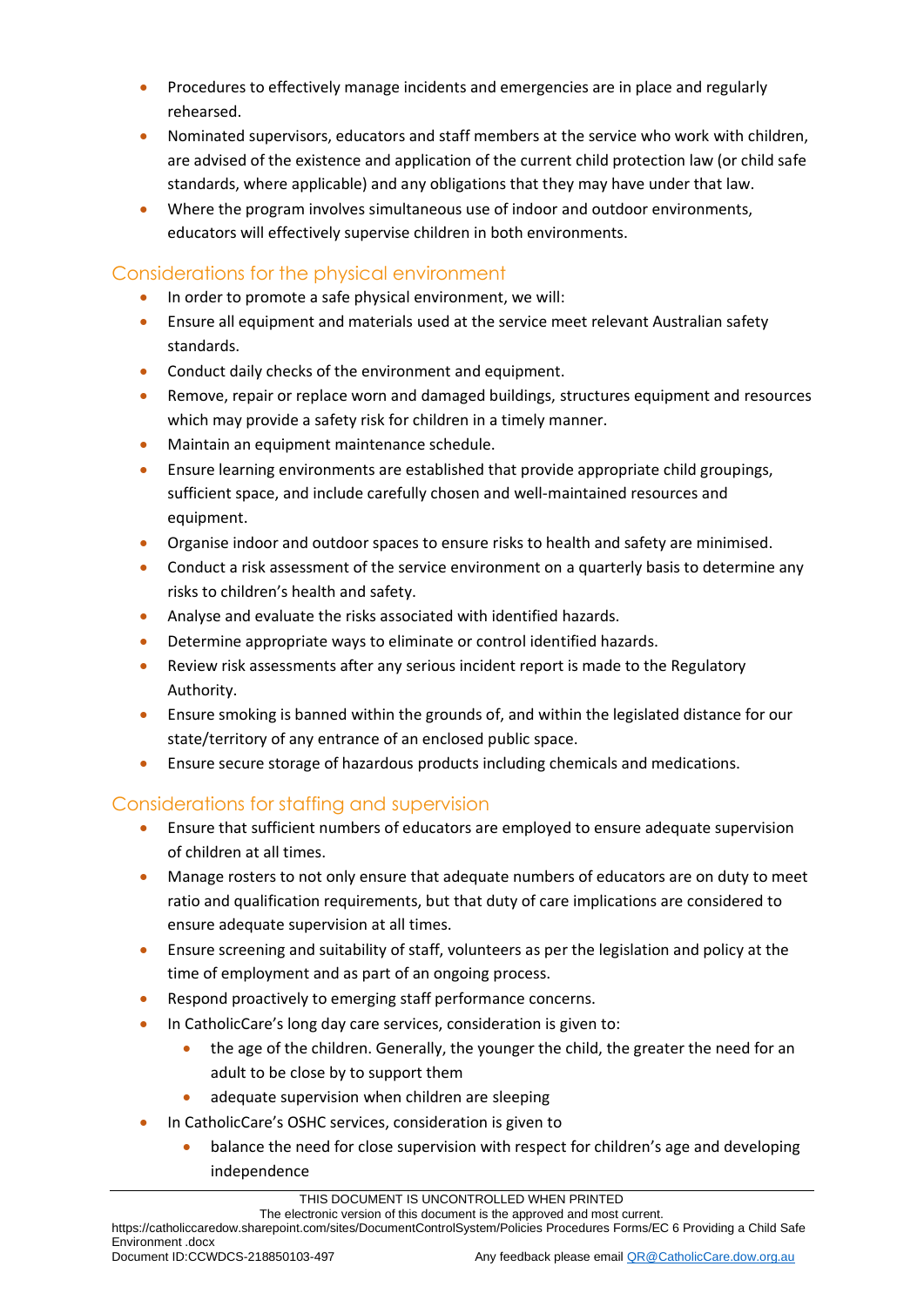- the location of children's toilets and how children will be supervised when visiting and returning from the toilets
- supervision during the transition between school and the outside school hours care (OSHC) service
- supervision of children's transportation to and from the OSHC service.

## Considerations for child protection

- Ensure that all staff including educators, students and volunteers have current working with children checks.
- Ensure that all staff are given information and/or training about child protection law and any obligations they have under that law.
- All educators and volunteers of our service are required to familiarise themselves with child protection legislation and take appropriate measures according to NSW specific protocols if they have reasonable grounds to suspect a child or young person is at risk of significant harm and have current concern about the safety, welfare or wellbeing of a child or young person.
- Staff will undertake training in order to effectively:
	- make appropriate responses to all disclosures of abuse and any allegation of abuse against staff members of the service
	- understand the responsibilities and processes as a mandatory reporter
	- be able to recognise the factors that increase a child's vulnerability to maltreatment
	- be aware of the vulnerabilities which may indicate a need to assess, monitor or curtail the behaviour of individuals in relation to children and young people within organisations
- staff will implement procedures for releasing children only into the care of authorised persons.
- Refer to the CatholicCare Wollongong CS 16 Child Safeguarding policy and Child Protection and the Risk of Significant Harm reporting procedure.

## Considerations for preventing harm and hazards

The service will ensure that:

- Risk assessments are conducted regularly for excursions and transportation provided or arranged by the service in conjunction with the service's Excursions and/or Transportation of Children policies.
- Risk minimisation practices are in place for the management of medical conditions in conjunction with the service's Dealing with Medical Conditions policy.
- Emergency evacuation plans specific to the service are implemented in conjunction with the service's Emergency and Evacuation policy.
- If staff consume hot drinks, they are made and consumed away from children.
- If a staff member works alone, careful consideration has been given to the ability of that individual to meet regulatory and child protection requirements.

#### Considerations for security of the service

- Entry and lock up procedures are developed to ensure staff safety entering and exiting the premises.
- Key and digital security supports controlled distribution and supports safe practices to minimise risk.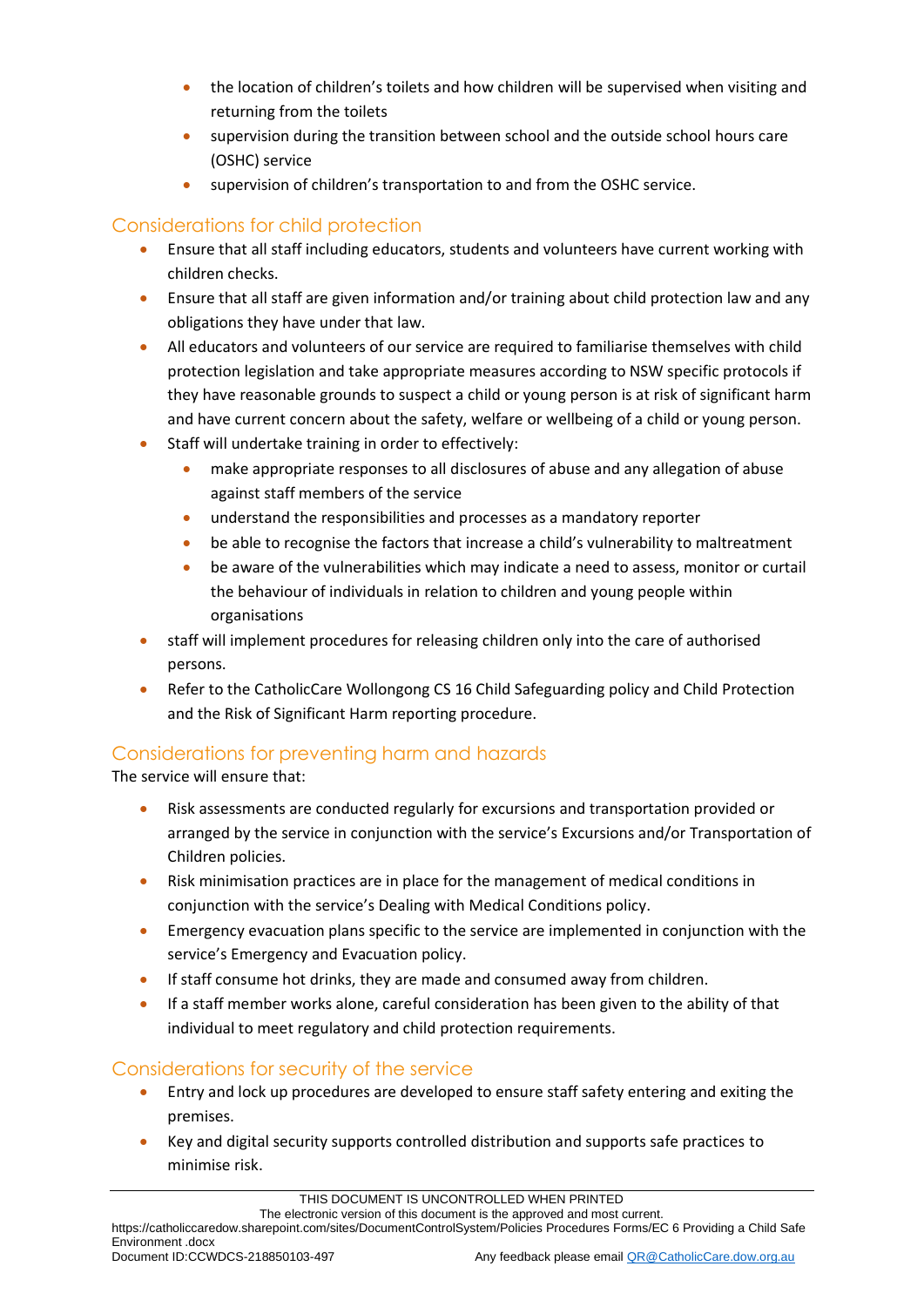Security is reinforced with design of premises, signage, workplace instructions and engagement of security providers.

#### Considerations for Toileting and Nappy change

In addition to meeting children's physical needs, nappy changing, and toilet training is an important time to:

- support children's agency to develop an understanding and control of their own bodily functions
- give children your full attention and build respectful, trusting and caring relationships
- interact with children using verbal and nonverbal communication
- build children's understanding of what is happening now and promote their ability to predict what will happen next in the routine
- help children to develop and extend their self-help skills.
- Ensure toileting and nappy change routines are conducted in ways that maintain hygiene standards, with interactions that are warm and responsive and support children's learning.

## **Key Resources**

- National Quality Standard Quality Area 6, Quality Area 2 Guide to the National Quality Framework (ACECQA) National Quality Standard 2018 (ACECQA)
- Child Care Provider handbook (Department of Education, Skills and Employment)
- Child Protection Helpline 132 111
- NSW Department of Communities and Justice Mandatory Reporting Guidelines https://reporter.childstory.nsw.gov.au/s/
- The Child Wellbeing and Child Protection [NSW Interagency Guidelines](https://www.facs.nsw.gov.au/providers/children-families/interagency-guidelines)
- Keeping Them Safe Initiatives [https://www.theirfuturesmatter.nsw.gov.au/about-us/other](https://www.theirfuturesmatter.nsw.gov.au/about-us/other-reforms/keep-them-safe/keep-them-safe-initiatives)[reforms/keep-them-safe/keep-them-safe-initiatives](https://www.theirfuturesmatter.nsw.gov.au/about-us/other-reforms/keep-them-safe/keep-them-safe-initiatives)
- Belonging, Being and Becoming: The Early Years Learning Framework for Australia (EYLF) and
- My Time, Our Place: Framework for School Age Care in Australia
- CatholicCare Policies and Procedures

## **Links to other policies**

- Delivery and Collection of Children from the Service
- Emergency and evacuation
- Accident, Incident, Injury, Trauma, and Illness
- Interactions with children
- Dealing with Medical Conditions Policy including procedures and guidelines for Asthma, Anaphylaxis, Diabetes and Epilepsy
- Nutrition, food and beverages, dietary requirements
- Sun protection
- Water safety
- Rest, Respite and Sleep
- Transport and Road Safety
- Excursions

# **Key Terms**

https://catholiccaredow.sharepoint.com/sites/DocumentControlSystem/Policies Procedures Forms/EC 6 Providing a Child Safe Environment .docx<br>Document ID:CCWDCS-218850103-497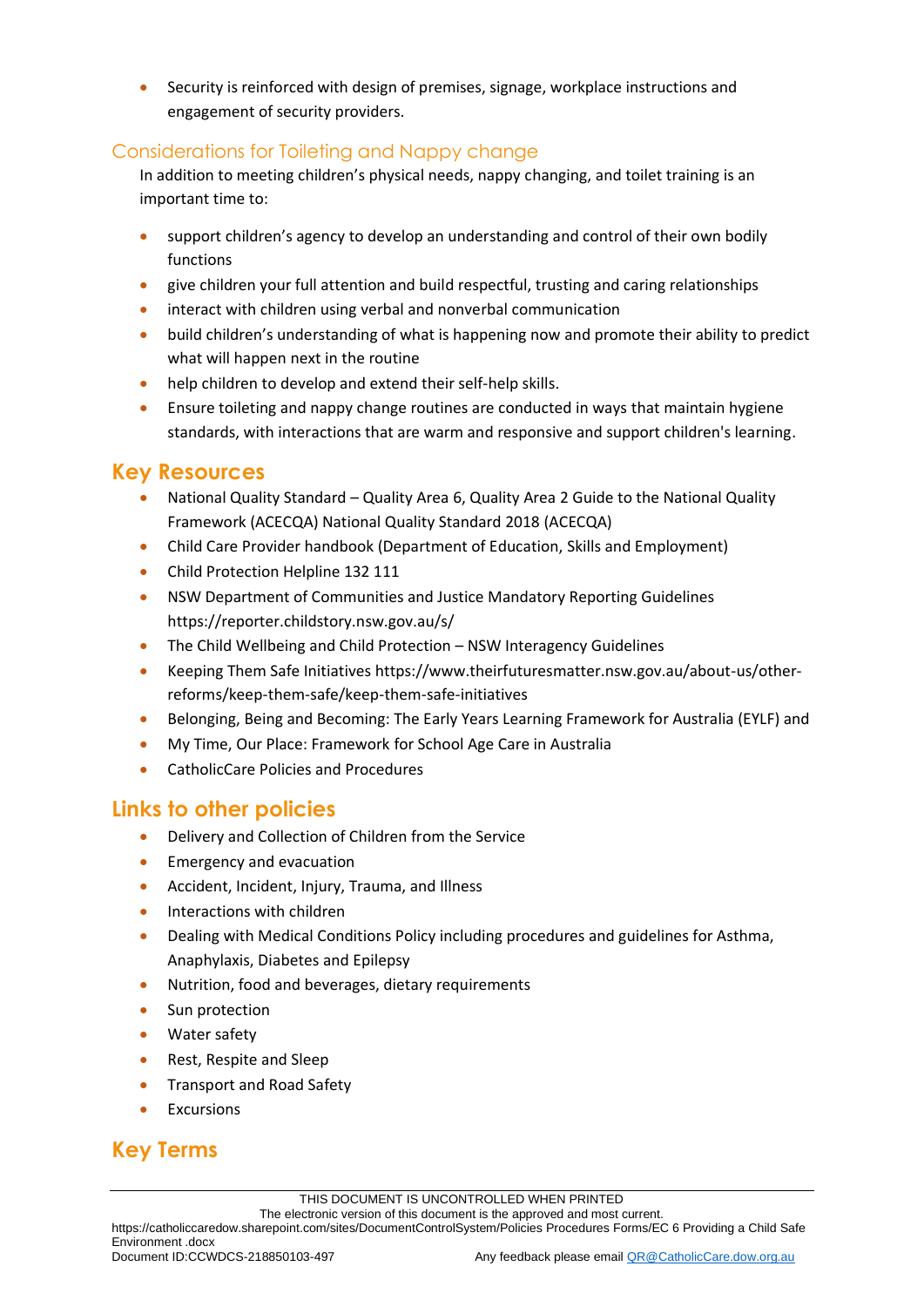| <b>Term</b>                                                                                                          | <b>Meaning</b>                                                                                                                                                                                                                                                                                                                                                                                           | <b>Source</b>                                                                                             |
|----------------------------------------------------------------------------------------------------------------------|----------------------------------------------------------------------------------------------------------------------------------------------------------------------------------------------------------------------------------------------------------------------------------------------------------------------------------------------------------------------------------------------------------|-----------------------------------------------------------------------------------------------------------|
| <b>ACECQA-</b><br><b>Australian</b><br>Children's<br><b>Education and</b><br><b>Care Quality</b><br><b>Authority</b> | The independent national authority that works with all<br>regulatory authorities to administer the National Quality<br>Framework, including the provision of guidance, resources<br>and services to support the sector to improve outcomes for<br>children.                                                                                                                                              | Acecqa.gov.au                                                                                             |
| <b>Mandatory</b><br>reporting                                                                                        | The legislative requirement for selected classes of people<br>to report suspected child abuse and neglect to government<br>authorities.                                                                                                                                                                                                                                                                  | <b>Children and Young</b><br>Persons (Care and<br>Protection) Act 1998<br>No 157<br>Crimes Act 1900 No 40 |
| <b>Responsible</b><br>person                                                                                         | In relation to an education and care service, means a<br>person referred to in section 162(1)(a) to (c) of the<br><b>Education and Care Services National Law.</b>                                                                                                                                                                                                                                       | <b>National Law</b>                                                                                       |
| Reportable<br>conduct                                                                                                | Certain organisations or entities have legal obligations<br>under Reportable Conduct Schemes. Under these Schemes,<br>certain organisations or entities are required to notify and<br>investigate certain allegations (reportable allegations) of<br>abuse involving a child, when the allegation is against<br>someone they employ, engage or contract in circumstances<br>outlined by the legislation. | Children's Guardian Act<br>2019 No 25                                                                     |
| <b>Rights of the</b><br>child                                                                                        | Human rights belonging to all children, as specified in the<br>United Nations Convention on the Rights of the Child.                                                                                                                                                                                                                                                                                     | Guide to the NQF                                                                                          |
| Wellbeing                                                                                                            | Sound wellbeing results from the satisfaction of basic<br>needs - the need for tenderness and affection; security and<br>clarity; social recognition; to feel competent; physical<br>needs and for meaning in life. It includes happiness and<br>satisfaction, effective social functioning and the<br>dispositions of optimism, openness, curiosity and<br>resilience.                                  | Guide to the NQF                                                                                          |
| <b>Working</b><br>directly with<br>children                                                                          | A person is working directly with children at a given time if<br>at that time the person:<br>is physically present with the children, and<br>$\bullet$<br>is directly engaged in providing education and care to<br>$\bullet$<br>the children                                                                                                                                                            | <b>National Regulations</b>                                                                               |
| <b>Working with</b><br>children check<br>(WWCC)                                                                      | A notice, certificate or other document granted to, or with<br>respect to, a person under a working with children law to<br>the effect that:<br>the person has been assessed as suitable to work with<br>$\bullet$<br>children; or<br>there has been no information that if the person<br>$\bullet$<br>worked with children the person would pose a risk to<br>the children; or                          | <b>National Law</b><br><b>Child Protection</b><br>(Working with Children)<br>Act 2012 No 51               |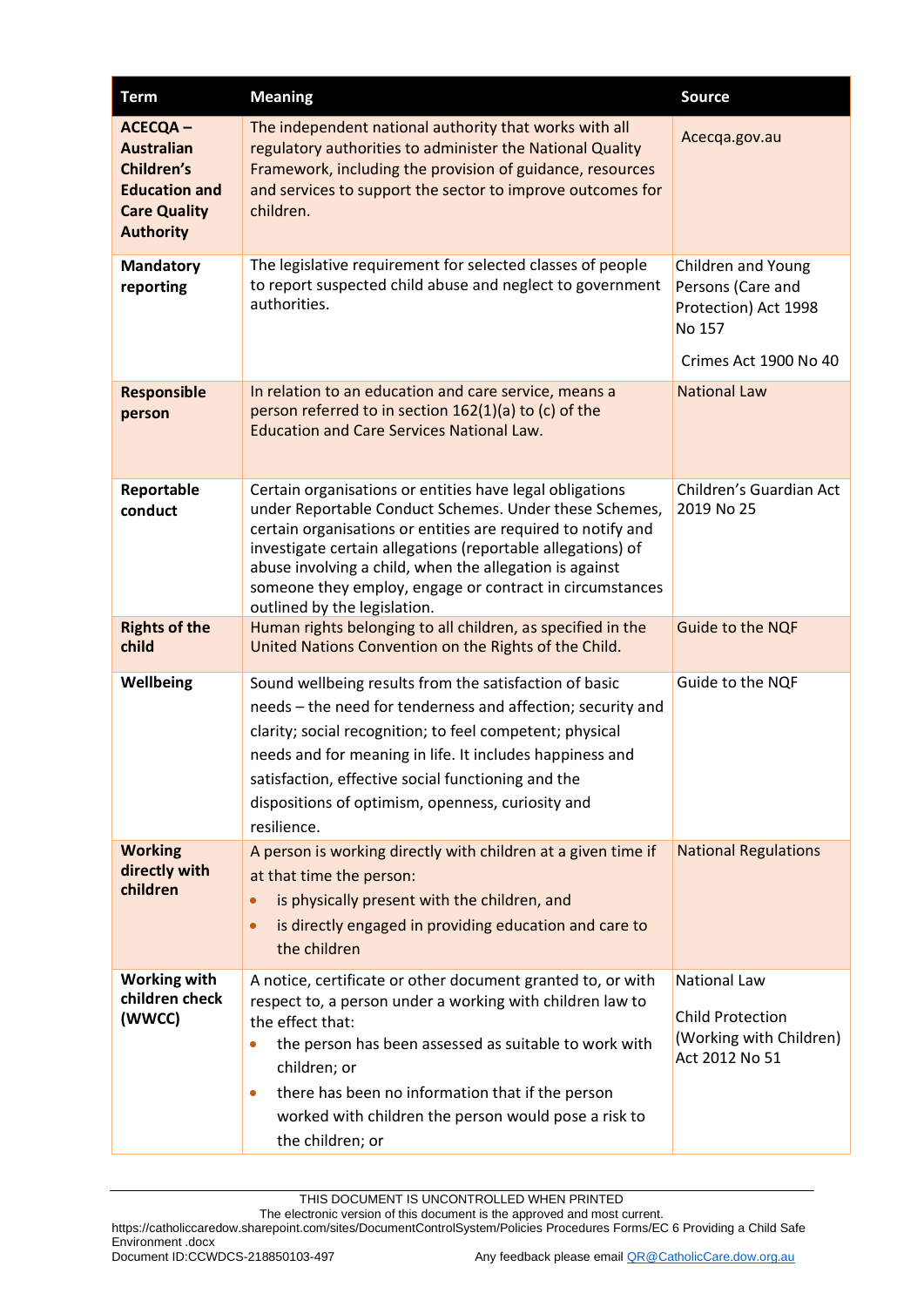| the person is not prohibited from attempting to obtain, |  |
|---------------------------------------------------------|--|
| undertake or remain in child-related employment.        |  |

## **Relevant Legislation**

| <b>Section</b>                  | <b>Regulation Description</b>                                                      |
|---------------------------------|------------------------------------------------------------------------------------|
| <b>Section 165</b>              | Offence to inadequately supervise children                                         |
| <b>Section 166</b>              | Offence to use inappropriate discipline                                            |
| <b>Section 167</b>              | Offence relating to protection of children from harm and hazards                   |
| <b>Regulation 82</b>            | Tobacco, drug and alcohol-free environment                                         |
| <b>Regulation 83</b>            | Staff members and family day care educators not to be affected by alcohol or drugs |
| <b>Regulation 84</b>            | Awareness of child protection law                                                  |
| <b>Regulation 103</b>           | Premises, furniture and equipment to be safe, clean and in good repair             |
| <b>Regulation 115</b>           | Premises designed to facilitate supervision                                        |
| <b>Regulation 122</b>           | Educators must be working directly with children to be included in ratios          |
| <b>Regulation 123</b>           | Educator to child ratios - centre-based services                                   |
| <b>Regulation 167</b>           | Record of service's compliance                                                     |
| <b>Regulation 168</b>           | Education and care services must have policies and procedures                      |
| <b>Regulation 170</b>           | Policies and procedures to be followed                                             |
| <b>Regulation 171</b>           | Policies and procedures to be kept available                                       |
| <b>Regulation 172</b>           | Notification of change to policies or procedures                                   |
| <b>Regulation 175</b><br>(d)(e) | Prescribed information to be notified to Regulatory Authority                      |

- Children and Young Persons (Care and Protection) Act 1998
- Ombudsman Act 1974 No 68
- Advocate for Children and Young People Act 2014 No 29
- Children's Guardian Act 2019 No 25

# **Induction and ongoing training**

- Induction and ongoing training will be implemented, on commencement and during staff meetings as required, focusing on this policy and related procedures.
- The provision of a safe environment, will be reviewed, monitored and recorded, as prescribed in the attached procedures.